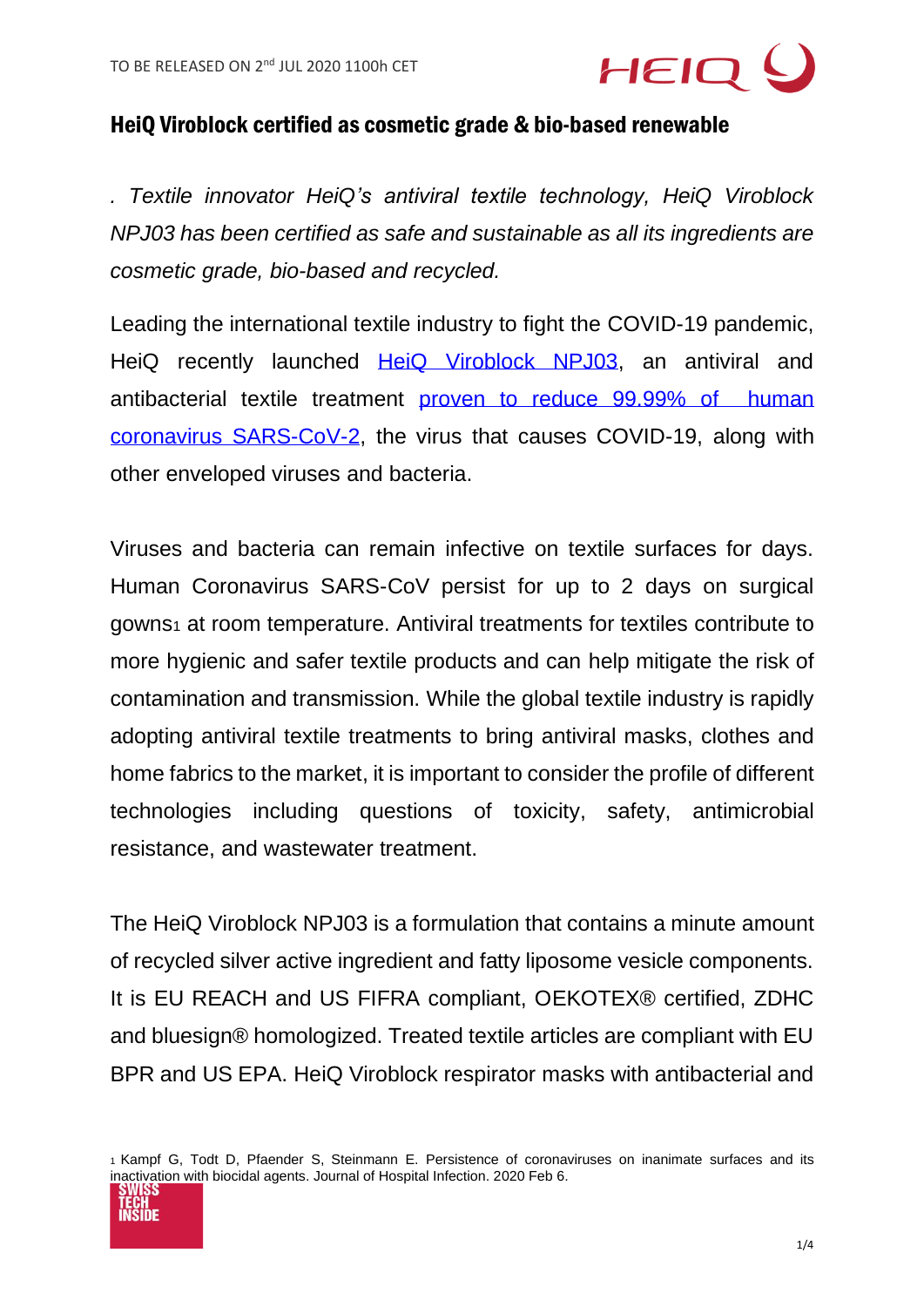

antiviral surface have been registered as medical device by Swissmedic and [approved by US FDA.](https://www.fda.gov/medical-devices/coronavirus-disease-2019-covid-19-emergency-use-authorizations-medical-devices/personal-protective-equipment-euas#appendixa)

*"Since HeiQ Viroblock NPJ03 was designed for use on face masks to impart enhanced protection against viruses and bacteria, we selected only the most effective, safest and most sustainable ingredients. Furthermore, we are proud that HeiQ Viroblock NPJ03 qualifies as a bio-based renewable product and is 100% made from INCI approved cosmetic ingredients,"* says Carlo Centonze, co-founder and Chief Executive Officer of HeiQ Group.

Beta Analytics Testing Laboratory has certified that HeiQ Viroblock NPJ03 contains 72% bio-based carbon. Test results are accredited to ISO/IEC 17025:2005 Testing Accreditation PJLA #59423 standards. HeiQ Viroblock NPJO3 is currently undergoing homologation for the USDA biopreferred certification. Specialities S.R.L (Italy), a surface chemistry research and development company, has also confirmed that all ingredients of HeiQ Viroblock NPJ03 are selected from the International Nomenclature of Cosmetic Ingredients (INCI).

*"HeiQ is grounded in the pursuit of innovation that helps to bring a positive benefit to the World. Designing products with safe and sustainable components, such as the HeiQ Viroblock technology, is central to that mission,"* says Dr. Murray Height, co-founder and Chief Science Officer of HeiQ Group.